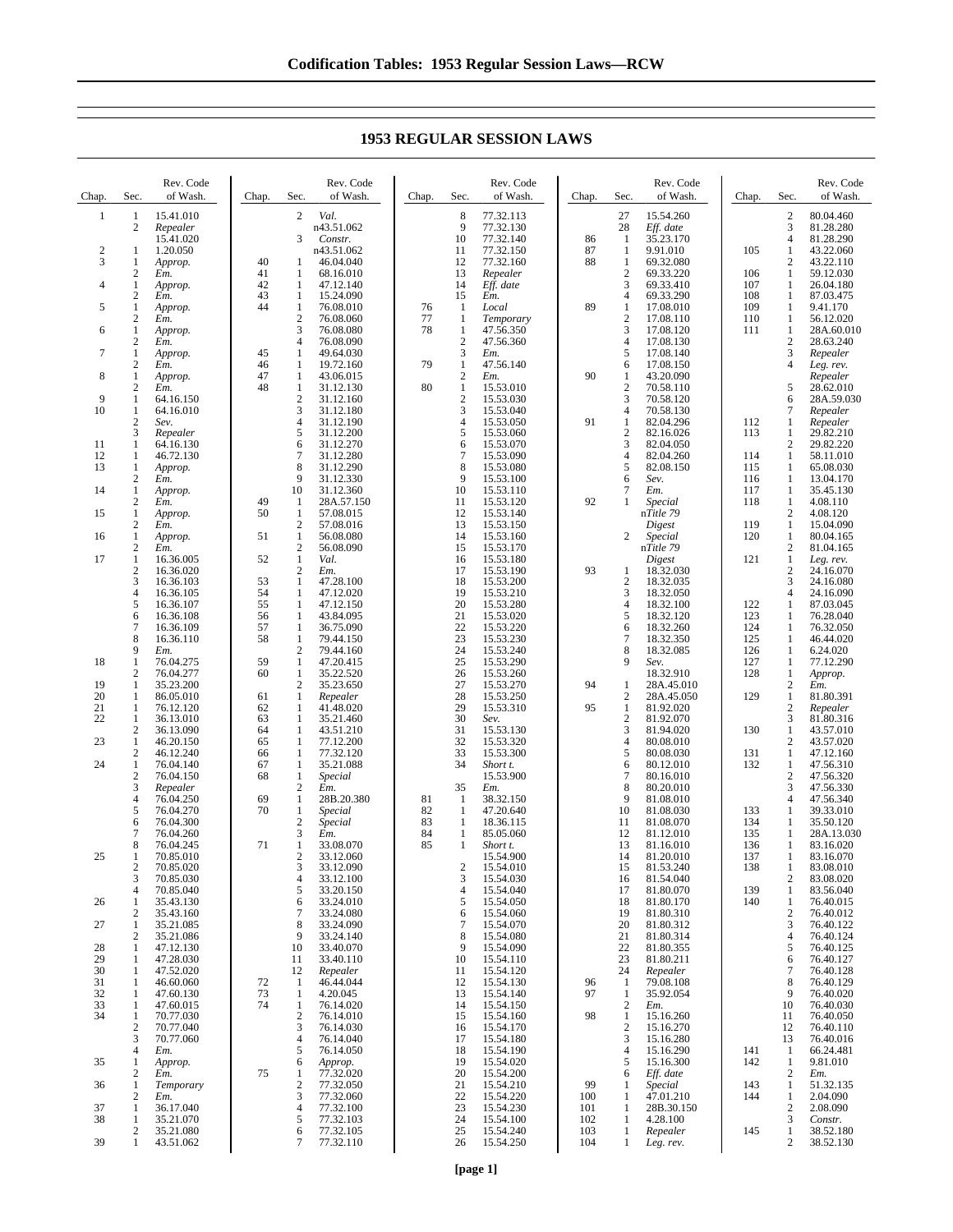**Codification Tables: 1953 Regular Session Laws—RCW**

| Chap.      | Sec.                             | Rev. Code<br>of Wash.   | Chap.      | Sec.                             | Rev. Code<br>of Wash.   | Chap.      | Sec.                                    | Rev. Code<br>of Wash.  | Chap. | Sec.                           | Rev. Code<br>of Wash.  | Chap.      | Sec.                           | Rev. Code<br>of Wash.   |
|------------|----------------------------------|-------------------------|------------|----------------------------------|-------------------------|------------|-----------------------------------------|------------------------|-------|--------------------------------|------------------------|------------|--------------------------------|-------------------------|
| 146        | 3<br>1                           | Em.<br>15.80.010        |            | 10<br>11                         | Repealer<br>Em.         |            | 49<br>50                                | 74.04.015<br>74.04.055 | 197   | $\mathbf{1}$<br>$\sqrt{2}$     | 48.06.070<br>48.06.110 | 209<br>210 | $\mathbf{1}$<br>1              | 76.12.085<br>36.29.160  |
|            | $\overline{2}$<br>3              | 15.80.020<br>15.80.030  | 161        | $\mathbf{1}$<br>$\overline{c}$   | 46.37.184<br>46.37.185  |            | 51<br>52                                | Sev.<br>Repealer       |       | 3<br>$\overline{4}$            | 48.07.090<br>48.08.010 | 211        | $\mathbf{1}$<br>$\overline{c}$ | 47.64.020<br>47.64.030  |
|            | 4<br>5                           | 15.80.040<br>15.80.050  |            | 3<br>$\overline{4}$              | 46.37.186<br>46.37.187  | 175        | 53<br>$\mathbf{1}$                      | Em.<br>84.52.050       |       | 5<br>6                         | 48.11.070<br>48.17.450 | 212        | $\mathbf{1}$<br>$\mathfrak{2}$ | 73.16.031<br>73.16.033  |
|            | 6<br>7                           | 15.80.070<br>15.80.080  | 162        | 5<br>1                           | 46.37.188<br>84.12.340  | 176        | $\mathbf{1}$<br>$\sqrt{2}$              | 52.12.110<br>52.16.020 |       | $\tau$<br>8                    | 48.17.500<br>48.17.510 |            | 3<br>$\overline{4}$            | 73.16.035<br>73.16.041  |
|            | 8<br>9                           | 15.80.100<br>15.80.110  | 163        | 1<br>$\boldsymbol{2}$            | 28A.51.010<br>39.36.020 |            | 3<br>$\overline{4}$                     | 52.16.061<br>52.16.080 |       | 9<br>10                        | 48.17.520<br>48.24.030 |            | 5<br>6                         | 73.16.051<br>73.16.061  |
|            | 10<br>11                         | 15.80.210<br>15.80.140  |            | 3                                | Val.<br>n39.36.020      |            | 5<br>6                                  | 52.24.090<br>52.24.100 |       | 11<br>12                       | 48.24.060<br>48.24.070 | 213        | 7<br>$\mathbf{1}$              | Repealer<br>23.70.010   |
|            | 12<br>13                         | 15.80.150<br>15.80.160  | 164        | 4<br>$\mathbf{1}$                | Em.<br>79.16.530        | 177        | 1<br>$\overline{2}$                     | 35.43.140<br>35.44.070 |       | 13<br>14                       | 48.24.190<br>48.36.070 |            | $\mathbf{2}$<br>3              | 23.70.020<br>Constr.    |
|            | 14                               | 15.80.180               |            | $\overline{c}$                   | 79.16.540               | 178        | 1                                       | 14.08.140              |       | 15                             | 48.36.360<br>48.36.380 | 214        | $\mathbf{1}$<br>$\mathbf{2}$   | 23.86.070               |
|            | 15<br>16                         | 15.80.170<br>15.80.190  |            | 3<br>$\overline{4}$              | 79.16.550<br>79.16.560  | 179        | 1<br>$\boldsymbol{2}$                   | Approp.<br>Em.         | 198   | 16<br>-1                       | 53.12.120              |            | 3                              | 36.18.010<br>61.04.030  |
|            | 17<br>18                         | 15.80.220<br>15.80.230  | 165        | 5<br>$\mathbf{1}$                | Constr.<br>45.12.100    | 180        | $\mathbf{1}$<br>$\overline{2}$          | 35.33.040<br>35.33.100 | 199   | $\overline{2}$<br>$\mathbf{1}$ | 53.12.130<br>36.81.140 | 215        | $\overline{4}$<br>$\mathbf{1}$ | 61.16.040<br>36.17.025  |
|            | 19<br>20                         | 15.80.240<br>15.80.200  | 166<br>167 | 1<br>1                           | 45.56.030<br>45.12.020  |            | 3<br>$\overline{4}$                     | 35.33.150<br>Em.       | 200   | 1<br>$\sqrt{2}$                | 41.40.010<br>41.40.070 | 216        | 1<br>$\mathbf{2}$              | 42.32.010<br>42.32.020  |
|            | 21<br>22                         | 15.80.060<br>15.80.250  | 168        | 1<br>$\mathbf{2}$                | 18.18.102<br>18.18.104  | 181        | $\mathbf{1}$<br>$\overline{c}$          | 38.48.050<br>Em.       |       | 3<br>$\overline{4}$            | 41.40.080<br>41.40.100 | 217        | 3<br>$\mathbf{1}$              | 42.32.030<br>72.23.240  |
|            | 23<br>24                         | 15.80.120<br>15.80.130  |            | 3<br>$\overline{4}$              | 18.18.106<br>18.18.108  | 182        | 1<br>$\overline{2}$                     | Approp.<br>Em.         |       | 5<br>6                         | 41.40.120<br>Repealer  | 218        | $\mathfrak{2}$<br>$\mathbf{1}$ | 72.23.230<br>51.16.100  |
|            | 25<br>26                         | 15.80.090<br>15.80.260  |            | 5<br>6                           | 18.18.280<br>Sev.       | 183        | $\mathbf{1}$<br>$\boldsymbol{2}$        | 47.56.380<br>47.56.390 |       | $\overline{7}$<br>8            | 41.40.150<br>41.40.160 |            | $\mathbf{2}$<br>3              | 51.16.105<br>Repealer   |
| 147        | -1                               | Preamble<br>75.18.005   | 169        | 1                                | n18.18.102<br>72.01.042 |            | 3<br>4,5                                | 47.56.400<br>Temporary |       | 9<br>10                        | 41.40.170<br>41.40.180 | 219        | $\mathbf{1}$<br>$\sqrt{2}$     | 35.02.020<br>35.02.030  |
|            | $\overline{c}$<br>3              | 75.18.010<br>75.18.020  |            | $\overline{\mathbf{c}}$<br>3     | 72.01.043<br>Eff. date  |            | 6                                       | Vetoed<br>Em.          |       | 11<br>12                       | 41.40.190<br>41.40.220 |            | 3<br>$\overline{4}$            | 35.02.040<br>35.02.080  |
|            | 4<br>5                           | 75.18.030<br>75.18.040  | 170        | $\mathbf{1}$<br>$\overline{c}$   | 15.16.310<br>15.16.320  | 184        | -1<br>$\overline{2}$                    | 43.86.140<br>1.16.020  |       | 13<br>14                       | 41.40.250<br>41.40.270 |            | 5<br>6                         | 35.02.100<br>35.02.120  |
|            | 6<br>7                           | 75.18.050<br>75.18.060  |            | 3<br>$\overline{4}$              | 15.16.330<br>15.16.340  | 185        | 3<br>$\mathbf{1}$                       | 43.01.035<br>70.54.090 |       | 15<br>16                       | 41.40.290<br>41.40.320 |            | 7<br>8                         | 35.02.130<br>35.02.035  |
|            | 8<br>9                           | 75.18.070<br>75.18.080  | 171        | 5<br>$\mathbf{1}$                | Em.<br>53.08.010        | 186        | $\overline{\mathbf{c}}$<br>$\mathbf{1}$ | 70.54.100<br>Approp.   |       | 17<br>18                       | 41.40.330<br>41.40.361 |            | 9<br>10                        | 35.02.086<br>Repealer   |
|            | 10                               | Sev.<br>n75.18.010      | 172        | $\mathfrak{2}$<br>$\mathbf{1}$   | 18.12.900<br>36.82.100  | 187        | $\boldsymbol{2}$<br>$\mathbf{1}$        | Em.<br>Special         |       | 19<br>20                       | 41.40.410<br>41.40.420 | 220        | 1<br>$\sqrt{2}$                | 47.56.010<br>47.56.020  |
|            | 11                               | Constr.<br>75.18.090    | 173        | $\mathbf{1}$                     | 43.65.052               |            | $\overline{c}$<br>3                     | Special                |       | 21<br>22                       | 41.40.125              |            | 3<br>$\overline{4}$            | 47.56.070               |
|            | 12                               | Em.                     | 174        | $\boldsymbol{2}$<br>$\mathbf{1}$ | 43.65.053<br>43.17.010  |            | $\overline{4}$                          | 79.24.260<br>Approp.   |       | 23                             | 41.40.412<br>41.40.414 |            | 5                              | 47.60.070<br>47.60.180  |
| 148<br>149 | -1<br>-1                         | 89.12.060<br>22.14.010  |            | $\sqrt{2}$<br>3                  | 43.17.020<br>74.04.011  | 188        | 5<br>$\mathbf{1}$                       | Em.<br>68.08.010       |       | 24<br>25                       | 41.40.419<br>41.40.416 |            | 6<br>7                         | 47.56.245<br>47.56.075  |
| 150<br>151 | 1<br>-1                          | 82.36.230<br>82.36.040  |            | $\overline{4}$<br>5              | 74.04.017<br>74.08.090  |            | $\overline{2}$<br>3                     | 68.08.100<br>36.24.020 |       | 26<br>27                       | 41.40.418<br>Em.       |            | 8<br>9                         | 47.56.077<br>Em.        |
| 152        | $\mathbf{1}$<br>$\boldsymbol{2}$ | 36.88.015<br>36.88.340  |            | 6<br>7                           | 74.04.050<br>74.04.060  |            | $\overline{4}$<br>5                     | 36.24.070<br>70.58.180 | 201   | 1<br>$\overline{c}$            | 41.40.270<br>41.40.290 | 221        | $\mathbf{1}$<br>$\sqrt{2}$     | 46.20.090<br>46.20.120  |
| 153        | 3<br>$\mathbf{1}$                | 36.88.350<br>15.67.010  |            | 8<br>9                           | 74.04.020<br>74.04.034  |            | 6<br>$\overline{7}$                     | 68.08.103<br>68.08.104 | 202   | 3<br>1                         | Em.<br>41.32.495       | 222        | 3<br>$\mathbf{1}$              | 46.20.180<br>15.24.085  |
|            | $\boldsymbol{2}$<br>3            | 15.67.020<br>15.67.030  |            | 10<br>11                         | 74.04.035<br>74.04.141  |            | 8<br>9                                  | 68.08.108<br>68.08.105 | 203   | 1<br>$\overline{c}$            | Approp.<br>Em.         | 223        | $\mathfrak{2}$<br>$\mathbf{1}$ | 15.24.086<br>38.52.020  |
|            | 4<br>5                           | 15.67.040<br>15.67.050  |            | 12<br>13                         | 74.04.040<br>74.04.070  |            | 10<br>11                                | 68.08.106<br>68.08.101 | 204   | 1<br>$\overline{c}$            | 15.16.350<br>15.16.360 |            | $\mathfrak{2}$<br>3            | 38.52.010<br>38.52.190  |
|            | 6<br>7                           | 15.67.060<br>15.67.070  |            | 14<br>15                         | 74.04.080<br>74.04.180  |            | 12<br>13                                | 68.08.102<br>68.08.107 |       | 3<br>$\overline{4}$            | 15.16.370<br>15.16.380 |            | $\overline{4}$<br>5            | 38.52.210<br>38.52.220  |
| 154        | 8<br>1                           | Constr.<br>47.10.150    |            | 16<br>17                         | 74.04.265<br>74.04.005  | 189        | 14<br>1                                 | Em.<br>84.52.052       |       | 5                              | Constr.<br>Sev.        |            | 6<br>7                         | 38.52.230<br>38.52.240  |
|            | 2<br>3                           | 47.10.160<br>47.10.170  |            | 18<br>19                         | 74.08.040<br>74.08.025  | 190        | 2<br>1                                  | Em.<br>35.23.010       | 205   | 6<br>1                         | 15.16.390<br>60.34.010 |            | 8<br>9                         | 38.52.250<br>38.52.200  |
|            | 4<br>5                           | 47.10.180<br>47.10.190  |            | 20<br>21                         | 74.08.030<br>74.16.030  | 191        | $\mathbf{1}$<br>$\sqrt{2}$              | 6.36.010<br>6.36.020   |       | $\overline{c}$<br>3            | 60.34.020<br>60.34.030 |            | 10<br>11                       | 38.52.260<br>38.52.270  |
|            | 6<br>$\tau$                      | 47.10.200<br>47.10.210  |            | 22<br>23                         | 74.16.040<br>74.12.030  |            | 3<br>$\overline{4}$                     | 6.36.030<br>6.36.040   |       | 4<br>5                         | 60.34.040<br>60.34.050 |            | 12<br>13                       | 38.52.280<br>38.52.290  |
|            | 8<br>9                           | 47.10.220<br>47.10.230  |            | 24<br>25                         | 74.12.010<br>74.10.020  |            | 5<br>6                                  | 6.36.050<br>6.36.060   | 206   | 1<br>$\overline{c}$            | 3.14.010<br>3.20.060   |            | 14<br>15                       | 38.52.300<br>38.52.310  |
|            | 10<br>11                         | 47.10.240<br>47.10.250  |            | 26<br>27                         | 74.08.050<br>74.08.055  |            | $\overline{7}$<br>8                     | 6.36.070<br>6.36.080   |       | 3<br>$\overline{4}$            | Repealer<br>3.20.131   |            | 16<br>17                       | 38.52.320<br>38.52.330  |
|            | 12                               | 47.10.260               |            | 28                               | 74.08.060               |            | 9                                       | 6.36.090               |       | 5                              | 3.16.002               |            | 18                             | 38.52.340               |
|            | 13<br>14                         | 47.10.270<br>47.60.100  |            | 29<br>30                         | 74.08.295<br>74.08.070  |            | 10<br>11                                | 6.36.100<br>6.36.110   | 207   | 6<br>1                         | 3.14.040<br>75.28.080  |            | 19<br>20                       | 38.52.350<br>38.52.360  |
| 155        | 15<br>-1                         | Em.<br>46.76.010        |            | 31<br>32                         | 74.08.080<br>74.08.120  |            | 12<br>13                                | 6.36.120<br>6.36.130   |       | $\boldsymbol{2}$<br>3          | 75.28.030<br>75.28.310 |            | 21<br>22                       | 38.52.370<br>38.52.380  |
| 156        | 1,2<br>3                         | Approp.<br>Em.          |            | 33<br>34                         | 74.08.335<br>74.08.300  |            | 14<br>15                                | 6.36.140<br>6.36.150   |       | 4<br>5                         | 75.28.325<br>75.28.195 | 224        | 23<br>1                        | Em.<br>36.39.030        |
| 157<br>158 | 1<br>$\mathbf{1}$                | 82.36.200<br>28A.47.075 |            | 35<br>36                         | 74.04.300<br>74.08.111  |            | 16<br>17                                | 6.36.160<br>Constr.    |       | 6<br>7                         | 75.32.030<br>Repealer  | 225        | $\overline{c}$<br>$\mathbf{1}$ | 68.08.070<br>28A.58.045 |
| 159        | 1<br>2                           | 47.60.122<br>47.60.124  |            | 37<br>38                         | 74.08.338<br>74.08.290  |            | 18                                      | 6.36.900<br>6.36.910   |       | 8<br>9                         | 75.32.080<br>75.28.020 |            | $\boldsymbol{2}$<br>3          | Repealer<br>Em.         |
| 160        | 3<br>1                           | 47.60.126<br>18.51.010  |            | 39<br>40                         | 74.08.105<br>74.08.280  | 192        | -1<br>$\overline{2}$                    | 47.56.280<br>47.56.290 |       | 10<br>11                       | 75.08.014<br>75.08.025 | 226        | $\mathbf{1}$<br>$\overline{c}$ | 28A.61.050<br>Em.       |
|            | 2<br>3                           | 18.51.020<br>18.51.040  |            | 41<br>42                         | 74.08.330<br>74.08.278  |            | 3<br>4                                  | 47.56.300<br>Vetoed    |       | 12<br>13                       | Repealer<br>75.08.203  | 227<br>228 | $\mathbf{1}$<br>1              | 46.16.090<br>41.44.030  |
|            | 4<br>5                           | 18.51.050<br>18.51.060  |            | 43<br>44                         | 74.04.150<br>74.12.130  | 193        | 1                                       | Em.<br>47.24.020       |       | 14<br>15                       | 75.08.206<br>75.28.370 |            | $\mathfrak{2}$<br>3            | 41.44.090<br>41.44.100  |
|            | 6<br>7                           | 18.51.090<br>18.51.120  |            | 45<br>46                         | 74.16.180<br>74.16.190  | 194<br>195 | $\mathbf{1}$<br>1                       | 35.61.290<br>82.04.235 |       | 16<br>17                       | Constr.<br>Sev.        |            | $\overline{4}$<br>5            | 41.44.110<br>41.44.140  |
|            | 8<br>9                           | 18.51.130<br>18.51.140  |            | 47<br>48                         | Repealer<br>74.04.013   | 196        | $\overline{c}$<br>1                     | 82.04.290<br>29.42.050 | 208   | 18<br>-1                       | Em.<br>73.32.045       |            | 6<br>7                         | 41.44.150<br>41.44.170  |
|            |                                  |                         |            |                                  |                         |            |                                         |                        |       |                                |                        |            |                                |                         |